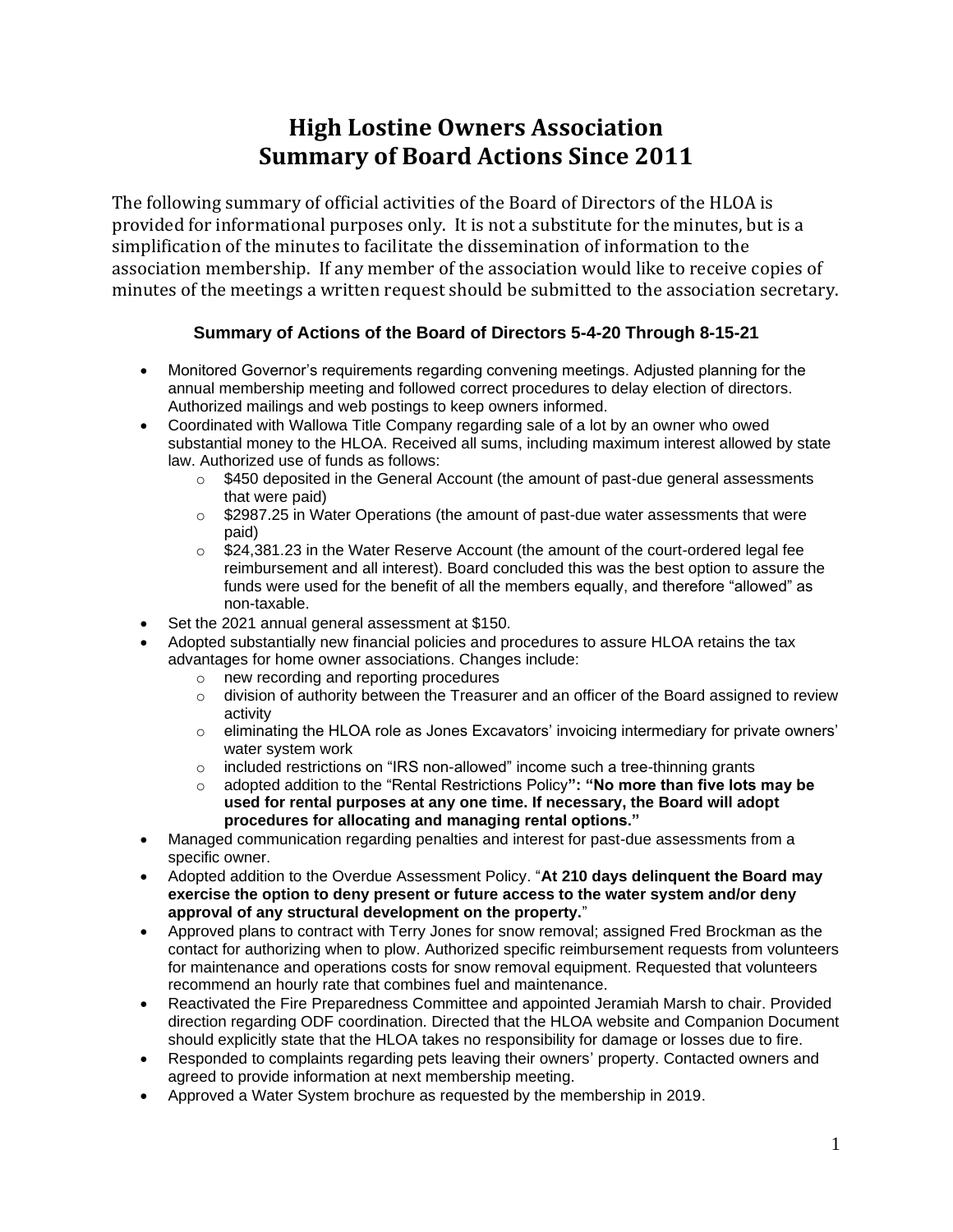- Authorized enlisting the services of attorney Richard Hobbs to secure an expanded easement for the HLOA well that is located on a private lot. Assigned committee to explore all necessary easements and recommend a plan.
- Approved Treasurer's reports and tax filings for 2019 and 2020.
- Authorized up to \$6500 from the general assessment account to install a weir in the stream that crosses the western common lot above the reservoir to provide water in the event of fire, including to the Oregon Department of Forestry and the US Forest Service. Approval is contingent on ascertaining the integrity of existing pipe.
- Set the 2021-2022 water rates at \$430 for the base rate (payable in May 2021) and \$10.50 per 1000 gallons used (payable in May 2022).
- Approved the Water Committee budget for 2021-2022 at \$11,714 for operations and \$9,834 for the capital reserve contribution.
- Declined to provide the email contact list to a non-HLOA program; offered to disseminate information to owners.
- Adopted the following policy: **"To support the use of private water tanks to help protect structures from a wildfire, an owner will not be charged for water used to fill their tank up to once per year. The owner must submit a copy of the purchased tank to the water committee showing the volume of the tank. That volume will be subtracted from the owner's annual water use each year that the tank is filled. Tanks must be filled before July 1 st each year."**
- Reviewed expansion of the recommended no-fault language regarding fire for the HLOA website and other educational material. Recommended quick implementation.
- Made a plan for finalizing and/or eliminating all material in the text boxes in the Companion Document so that it no longer will contain "pending" issues.
- Made tentative plans for a Membership Meeting to take place August 28th, 2021.
- Formally delegated authority to the ACC for approving utility company requests to conduct work on Tamarack Lane, consulting with Water Committee as necessary.
- Adopted a policy for Section 11 of the CC&**Rs "Section 11: Fines and Right of Entry." For water system emergencies no permission is required for entry; for water system maintenance 15 days notice is required. The procedure for fines regarding "property use and restrictions" violations includes written notice, right to a hearing, and proscribes timelines. First offense is \$25, second is \$50, third and subsequent is \$100. Failure to comply with ACC decisions is referred by the ACC to the Board. The policy proscribe timelines, right to a hearing, and refers to the CC&R remedies.**
- Eliminated Companion Document text boxes for Introduction, 5.1.3 Proxies, 8.1 General Assessment, and 8.2 Special Assessments. Text boxes for Sections 9 and 10.56 are assigned to the ACC for further consideration and eliminated from the Companion Document. The CC&R Committee is disbanded. A by-laws committee may or may not be convened later.
- Agreed to solicit the membership for a volunteer to be a "project manager/ secretary assistant/ information wrangler" for getting the water system easements accomplished.

## **Summary of Actions of the Board of Directors Subsequent to 5-3-19 Annual Meeting Through 5-1-20**

- Elected Rick Welch to serve as president of the association.
	- Appointed the following officers and committee chairs:
		- o Terry Polk to serve as treasurer
		- o Nancy Clarke to serve as secretary
		- o Fred Brockman to serve as chair of the water committee
		- o Bobbie Bull and Ron Polk to serve as water system liaisons
		- o Jim Dameron to serve as webmaster
		- o Jim Dameron to serve as chair of the weeds committee
		- $\circ$  Bobbie Bull to serve as chair of the CC&R committee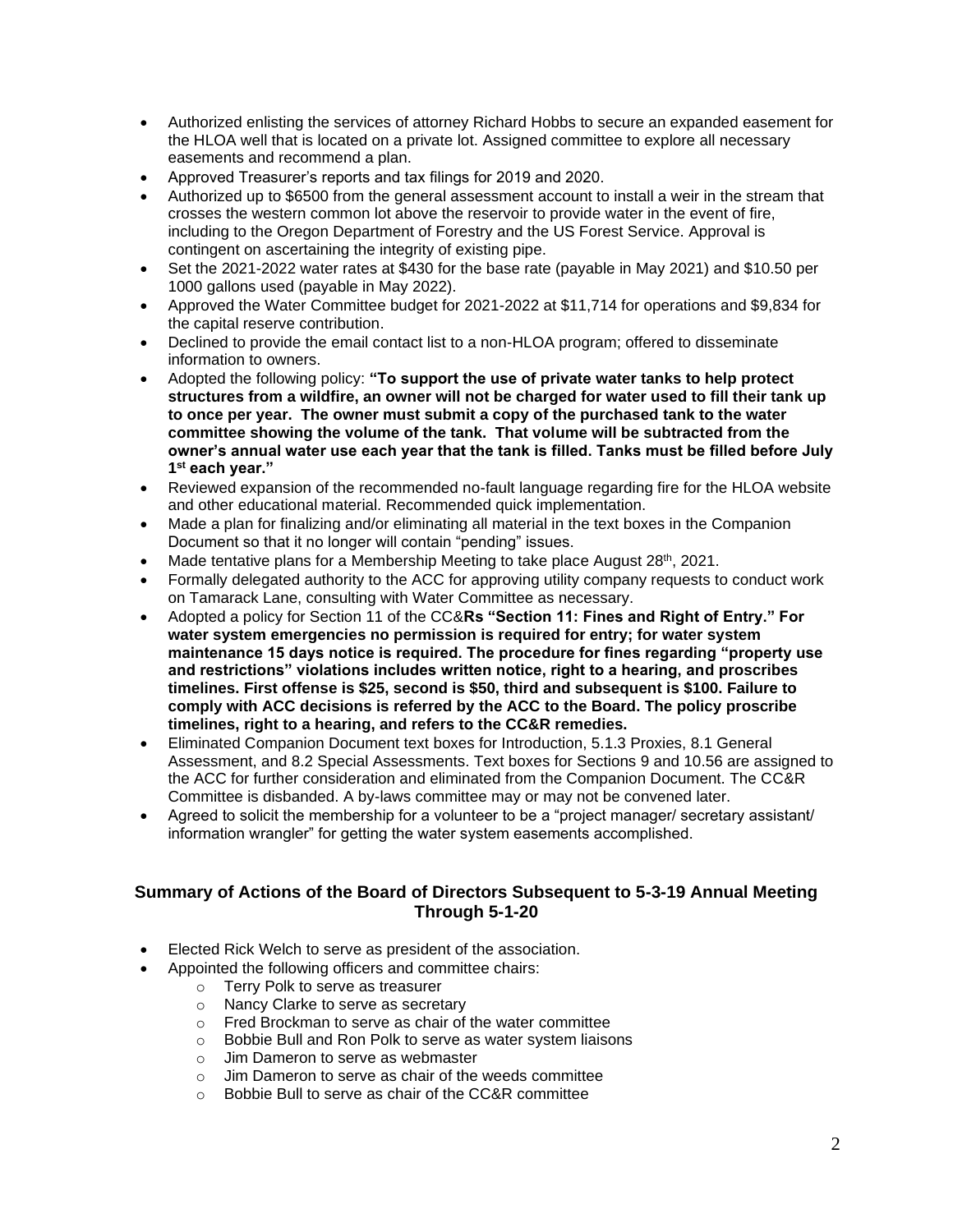- o Ron Polk to serve as Firewise Liaison
- o Tamarack Lane: vacant
- o Rick Welch to recruit a new chair of the ACC
- Set the 2020 annual general assessment at \$150.
- Procured services for improvements to the reservoir access road and to Tamarack Lane including grading, gravel and rolling as well as adding water bars.
- Approved plans to contract with Terry Jones for snow removal; assigned Fred Brockman as the contact for authorizing when to plow.
- Responded to complaint of owner discharging firearms within the subdivision.
- Pursued complex process to secure approximately \$18,000 match funding from the National Resource Conservation Service for fire fuel reduction on the 35 acre commonly held lot on the west side of the subdivision. Approved spending approximately \$2000 of HLOA funds. Contractor chosen to do the work and work scope specified. Project managed by Fred Brockman.
- Adopted policies and procedures for adding penalties for late payment of assessments. Invoices more than 150 days past-due may be assessed an additional 10% of original invoice every 30 days. Exceptions authorized for owners on a payment plan. Provided direction to the Treasurer for three owners who are in serious arrears.
- Authorized Treasurer to open a Money Market Savings Account at the Bank of Eastern Oregon for the Water System Reserve Account, with Treasurer and Secretary as signatories. Directed Treasurer to transfer funds from the water account as approved.
- Approved posting the Companion Document to the web and electronic mailing to members. Directed Secretary and CC&R Committee to keep it updated.
- Monitored weed management at the reservoir.
- Set the date and made plans for the annual membership meeting. Then canceled meeting due to coronavirus restrictions. Directed chairs and officers to supply members with information via the website and secretary mailing.
- Approved payment for maintenance costs for a volunteer's snow removal equipment.
- Set the 2020-2021 water rates at \$410 for the base rate (payable in May 2020) and \$10 per 1000 gallons used (payable in May 2021). (No change from previous year.)
- Approved the Water Committee budget for 2020-2021.
- Extended terms for Directors Ron Polk and Rick Welch until such time as the membership can be convened. Extended terms of officers as follows: Rick Welch President, Nancy Clarke Secretary and Terry Polk Treasurer.
- Managed collection of HLOA assessments with title company for a lot sale.

# **Summary of Actions of the Board of Directors Subsequent to 4-14-18 Annual Meeting**

- Elected Sara Smith to serve as president of the association.
	- Appointed the following officers and committees:
		- o Terry Polk to serve as treasurer
			- o Nancy Clarke to serve as secretary
			- o Rick Welch to serve as chair of the ACC
			- o Jim Dameron to serve as chair of the weeds committee
			- o Fred Brockman to serve as chair of the water committee
			- o Bobbie Bull and Ron Polk to serve as water system liaisons
			- o Jim Dameron to serve as webmaster
			- o Bobbie Bull to serve as chair of the CC&R committee
			- o Gary Willis to serve as chair of the Fire Preparedness Committee
- Verified that bank accounts and association treasurer records were successfully transitioned from previous to current treasurer, and made requests for additional tracking of delinquent payments.
- Set terms for potential credit card if it becomes necessary for making payments.
- Approved plans to contract with Terry Jones for snow removal; assigned Ron Polk to procure services; appointed Fred Brockman the contact for authorizing when to plow.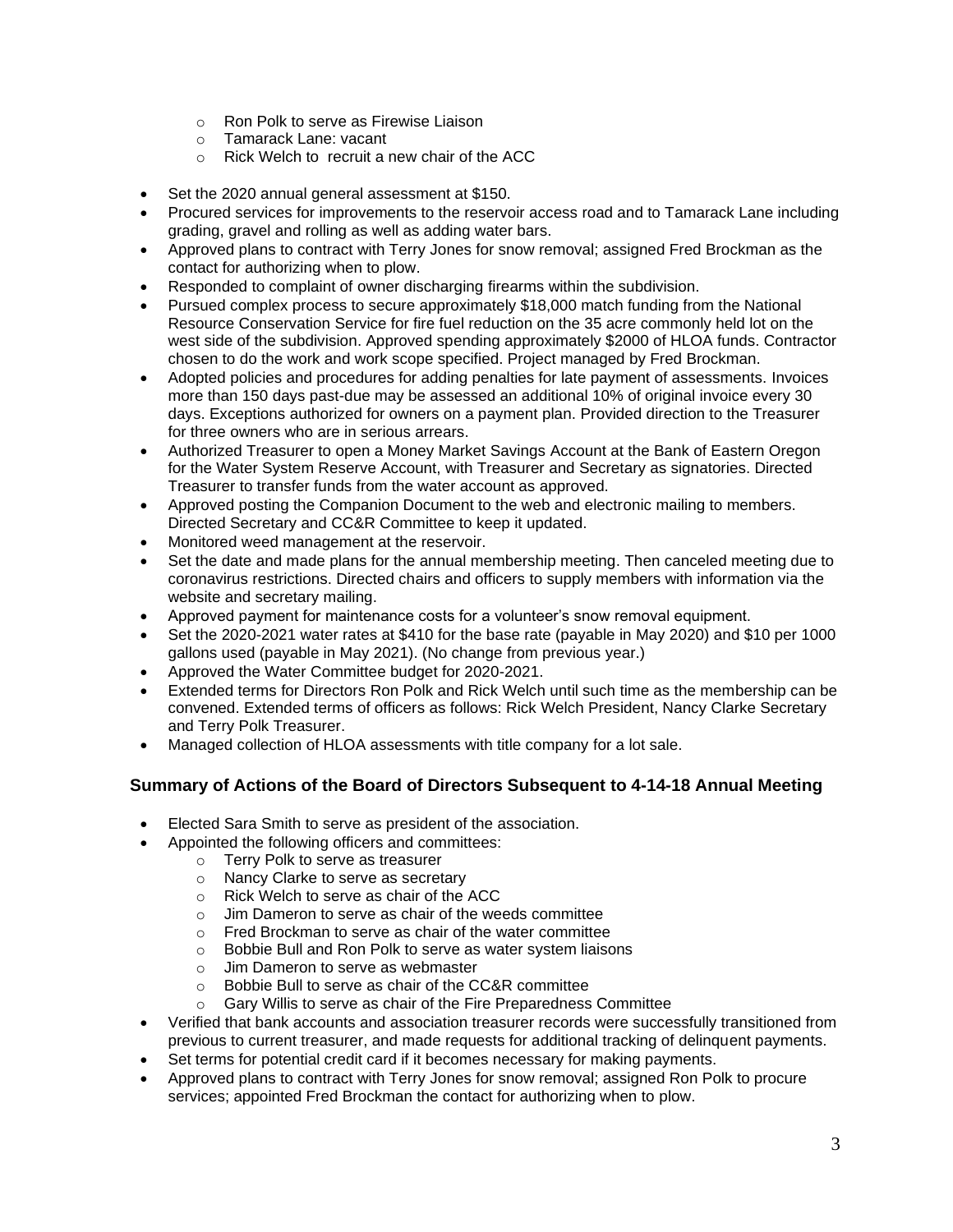- Approved terms for new website provider and thanked Jim Dameron for the extensive redesign and maintenance.
- Monitored committee progress on the possible thinning of the 35 acre common lot on the west side of the development.
- Monitored committee progress on Companion Document evolution.
- Monitored committee progress on ACC revisions in accordance with evolving county fire protection standards.
- Set the 2019 annual assessment at \$150.
- Set the date and made plans for the annual membership meeting.
- Authorized secretary to pursue HLOA inclusion in the Cook Springs Hydropower Project.
- Held a special meeting to study and approve the HLOA 30-Year Water System Plan.
- Approved procuring directors and officers insurance and liability insurance from State Farm.
- Monitored the collection of general assessments and water bills, advising the treasurer on appropriate process, including when to turn the issue over to the board for approving additional fees and interest.
- Directed Treasurer to open a separate account at Ally On-line Bank for the Water Reserve Account; set procedures for its use.
- Modified water shut-off policy to address leak situations and non-payment of required contractors' work.
- Approved the Water Committee budget for 2019-2020.
- Set the 2018-2019 water rates at \$410 for the base rate (payable in May 2019) and \$10 per 1000 gallons used (payable in May 2020).
- Clarified procedures for notifying owners of a "Boil Water Notice."
- Approved weed management plan and \$150 purchase of seeds for restoring water tank area after tree removal.
- Monitored coordination with the WCCWPP\*, the emerging Firewise Community application, and grant applications for thinning funds for HLOA common lot.
- Monitored Architecture Control Committee. Directed them to continue to coordinate with County Planning Dept. Article 25. Asked committee to recommend final language for the Companion Document regarding temporary/ ancillary structures for adoption at fall meeting.
- Approved changing the standard for permissible tree cutting from ODF to WCCWPP (Wallowa County Community Wildfire Protection Plan.
- Approved limiting rentals to long-term only; limiting owners to one rental unit at a time; and clarified notification requirements.
- Approved requiring all owners connected the water system to install above ground read-out meters, at owners expense.

# **Summary of Actions of the Board of Directors Subsequent to 4-29-17 Annual Meeting**

- Elected Ron Polk to serve as president of the association.
- Appointed the following officers and committees:
	- o Cheryl Oja to serve as treasurer/ Replaced by Terry Polk in November
	- o Nancy Clarke to serve as secretary
	- o Rick Welch to serve as chair of the ACC
	- o Jim Dameron to serve as chair of the weeds committee
	- o Fred Brockman to serve as chair of the water committee
	- o Bobbie Bull and Gay Behnke to serve as co-water system liaisons/ Ron Polk replaced Gay in November
	-
	- o Fred Brockman to serve as webmaster<br>
	o Nancy Clarke to serve as chair of the C Nancy Clarke to serve as chair of the CC&R committee/ Replaced by Bobbie Bull in November
	- o Mickey McClendon to serve as chair of Tamarack Lane Maintenance and Snow Removal **Committee**
	- o Gary Willis to serve as chair of the Fire Preparedness Committee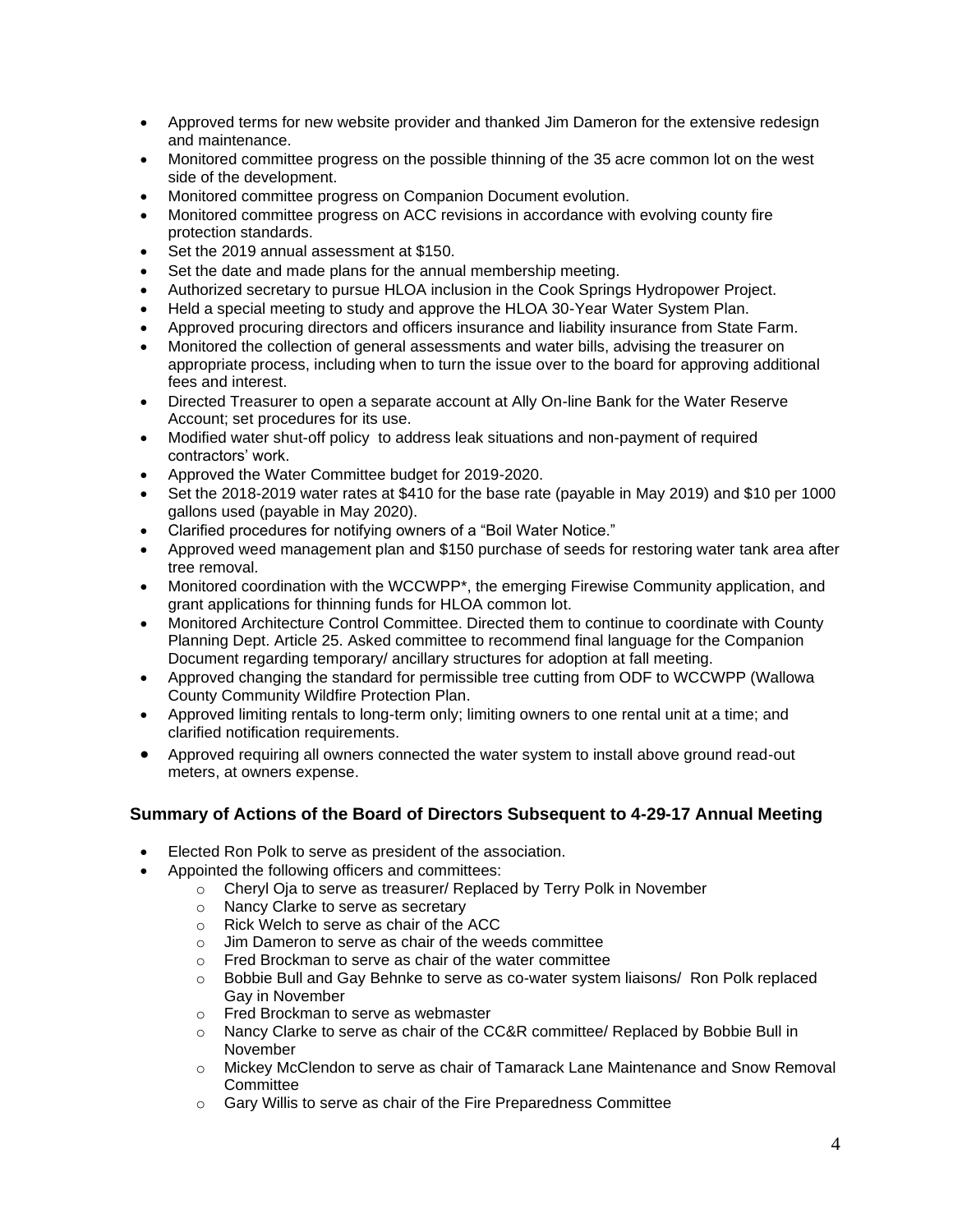- Approved ACC recommendation to interpret the 25' setback requirement as pertaining only to neighboring lot lines within the High Lostine development. Outside boundaries are governed by other laws and ordinances, and are not monitored or enforced by the HLOA.
- Monitored the collection of assessments and payment of bills, advising the treasurer on process, and clarifying a \$50 write off. Approved warning one owner of impending fines for failure to make payments.
- Thanked Cheryl Oja for years and years of service as Treasurer, and regretfully accepted her resignation. Appointed Terrry Polk as replacement.
- Set the 2018 annual assessment at \$150.
- Adopted an informational statement for our website and companion document directing owners to particular resources regarding interacting with wild animals and disclaiming HLOA liability for human-animal interaction.
- Provided oversight of the Water Committee and water budget during the year. Approved additional water sampling expenses in order to test our system functioning. Clarified when Board approval is required for variation from budgeted expenditures. Clarified the policy that, in the event of repairs, water meter replacement costs are born by HLOA, not the owner. Approved spending beyond the "cushion" for emergency repairs.
- Set the date, changed the date, and made plans for the annual membership meeting.
- Approved plans to contract with Terry Jones for snow removal that exceeds what our volunteers can manage. Agreed to revisit use of volunteers for 2018-19 season. Re-acknowledged approval to pay for volunteer expenses.
- Approved duties and responsibilities for a new Fire Preparedness Committee and appointed Gary Willis chair. Asked committee to prepare a proposal for the 35 acre common lot on the west side of the development.
- Formalized procedures for methods used to communicate with the membership.
- Approved Board voting by email policy and procedure.
- Provided guidance for continued development and management of the association's website, including removing personal addresses. Will recruit a new webmaster to manage transition to new website.
- Approved plans for continued revisions to governance documents (CC&Rs and Companion Document). Acknowledged four changes listed elsewhere in this summary document. Also approved formally adopting the proposed language in the "text box" that prohibits keeping pack animals.
- Approved the Water Committee budget for 2018-2019.
- Set the 2018-2019 water rates at \$375 for the base rate (payable in May 2018) and \$10 per 1000 gallons used (payable in May 2019). Reviewed 30-year plan, particularly regarding plans for increasing and managing emergency and reserve funds, and lowering priority for procurement of a second tank and second well.
- Managed member queries and concerns.
- **Wrung hands regarding the need for more members to get involved in keeping the association functioning**.

#### **Summary of Actions of the Board of Directors Subsequent to 4-30-16 Annual Meeting**

- Elected Ron Polk to serve as president of the association.
- Appointed the following officers and committees:
	- o Cheryl Oja to serve as treasurer
	- o Nancy Clarke to serve as secretary
	- o Rick Welch to serve as chair of the ACC
	- o Jim Dameron to serve as chair of the weeds committee
	- o Fred Brockman to serve as chair of the water/fire committee
	- o Bobbie Bull and Gay Behnke to serve as co-water system liaisons
	- o Fred Brockman to serve as webmaster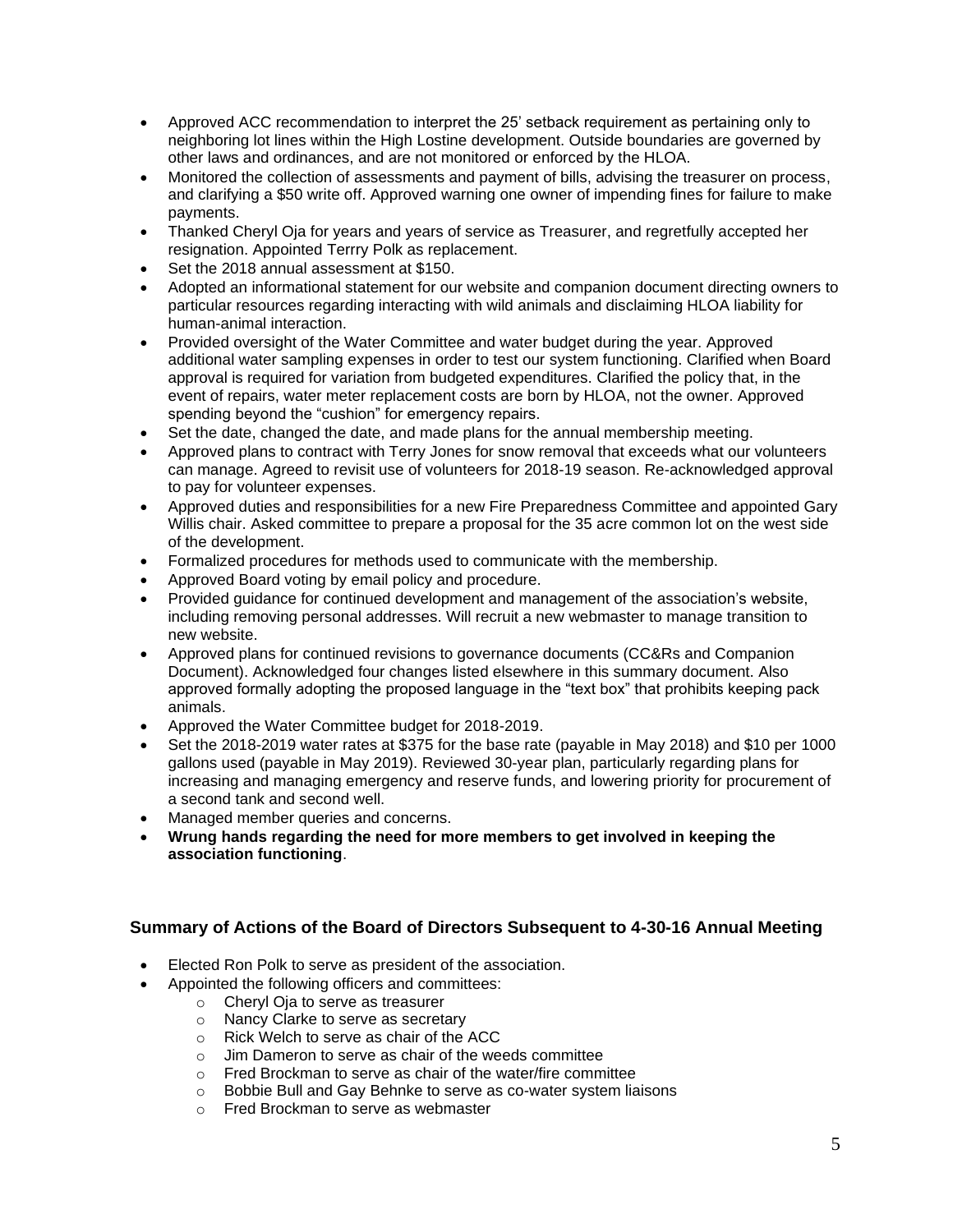- o Nancy Clarke to serve as chair of the CC&R committee.
- Set the 2017 annual assessment at \$150 which will be sufficient to cover the costs of winter plowing.
- Managed completion of the improvements of Tamarack Lane.
- Approved procedures and contracted for snow plowing services.
- Approved minor changes for clarity to the procedure for "Membership Voting by Mail in Lieu of a Meeting"
- Adopted a policy requiring installation of water meter setters (inverted u-shaped devices that stabilize pipe joints) any time excavation is performed at a water meter box. The HLOA water system operating account pays for the meter setter and the cost of its installation, except if the excavation is initiated by the lot owner (vs. the HLOA), the owner is responsible for the cost of the excavation.
- Provided oversight of the Water Committee budget during the year. Authorized changes in project priorities that became necessary because of expenses resulting from the coliform-positive water samples and completion of the electrical line installation.
- Continued discussions with neighboring owners regarding a second water well.
- Authorized Water Committee to grant permission to the Lostine Fire Department and to the Oregon Department of Forestry to use water from our system in the event it is needed for responding to a fire, provided that they get permission from a member of the Water Committee before doing so. This is necessary to have someone monitoring the tank level to prevent the risk of emptying our system which can cause damage or contamination.
- Authorized Owner Mickey McClendon to create a Tamarack Road Snow Committee to increase understanding and involvement in managing snow removal.
- Agreed to distribute educational material from the Department of Fish and Wildlife regarding interactions and risks of wildlife. Discussed adopting a related policy; still under consideration.
- Considered an owner's request to adopt a policy restricting HLOA involvement in issues not directly related to HLOA business (e.g. annual meeting speakers, newsletter items, email alerts); still under consideration
- Provided guidance to the ACC regarding an owner's request for an easement on HLOA property.
- Monitored the collection of assessments and payment of bills, advising the treasurer on process.
- Provided guidance for continued development and management of the association's website.
- Managed member queries and concerns.
- Authorized the Water Committee to contract with appropriate experts to create a 30-year plan for our Water System. The Report should be delivered by April 28th and cost approximately \$2,800. Reviewed first draft.
- Approved the "Companion Document to the HLOA CC&Rs". Directed the Secretary to distribute it electronic to members and to administer a questionnaire for feedback from the membership by the end of the month.
- Authorized the Water Committee to pursue purchase of a used 10,000 tank, and considered options for a payment plan. Final decision will depend on cost and timing.
- Approved the water committee budget of \$16,765 and provided direction on how to report spending until a formal reserve account is created. Agreed to recruit an HLOA member to develop reserve account policies.
- Set the 2016-2017 water rates at the same rate as the previous vear at \$350 for the base rate (payable in May 2017) and \$7 per 1000 gallons used (payable in May 2018).
- Agreed to create a separate Fire Committee that will be responsible to make recommendations for reducing fuels on the western 35 acre common lot.
- Agreed to fill the remaining one year of Kelly Coutant's directorship term by a vote of the membership rather than by appointment (as allowed by the CC&Rs.)

## **Summary of Actions of the Board of Directors Subsequent to 5-2-15 Annual Meeting**

• Elected Ron Polk to serve as president of the association.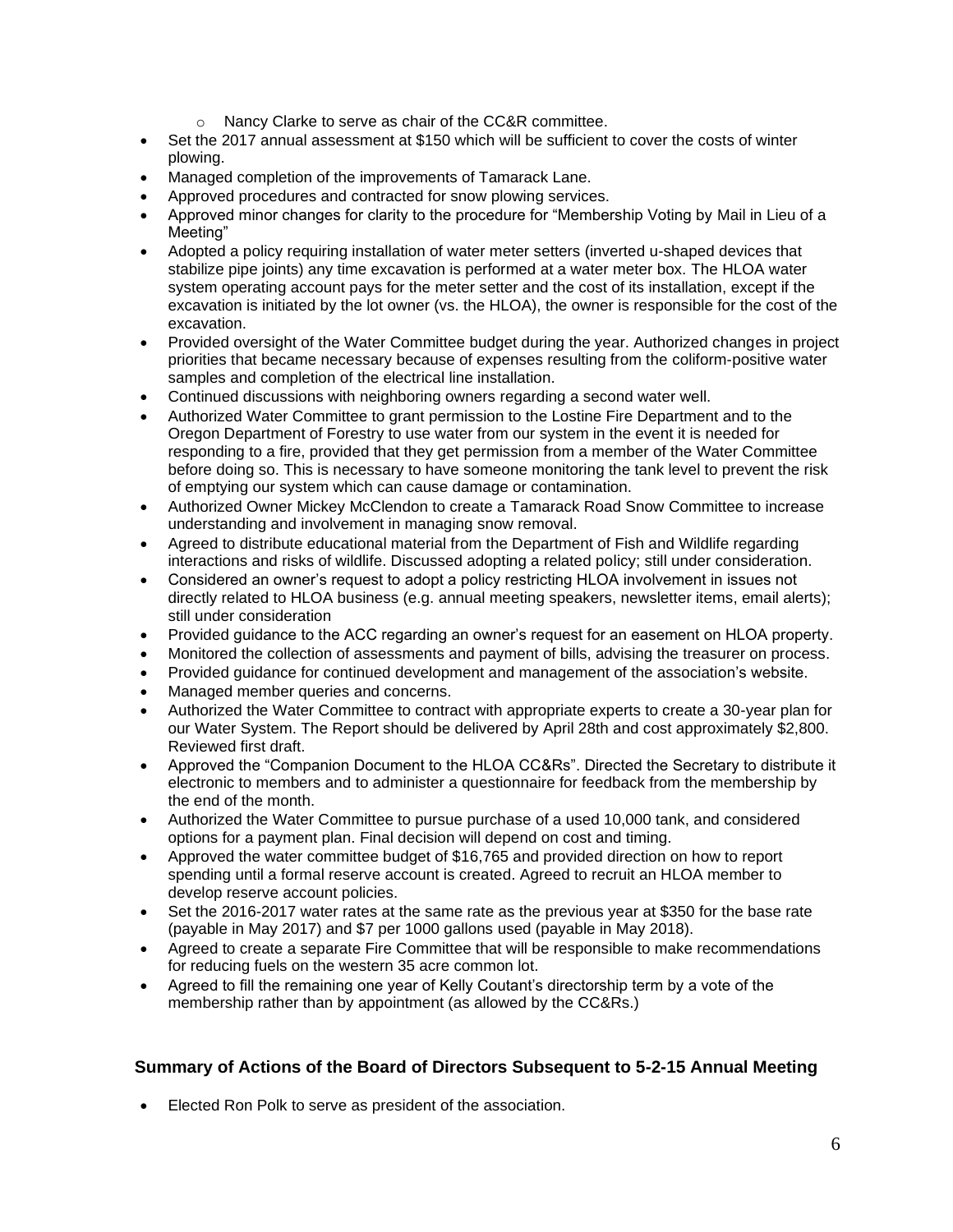- Appointed the following officers and committees:
	- o Cheryl Oja to serve as treasurer
	- o Nancy Clarke to serve as secretary
	- o Rick Welch to serve as chair of the ACC
	- o Jim Dameron to serve as chair of the weeds committee
	- o Fred Brockman to serve as chair of the water/fire committee
	- o Bobbie Bull and Gay Behnke to serve as co-water system managers
	- o Fred Brockman to serve as webmaster
	- o Terry Polk and Nancy Clarke to serve as co-chairs of the CC&R committee.
- Followed up the 2014 annual membership meeting discussion to increase water assessment revenue in order to begin accumulating a reserve or cushion for long-term needs.
- Set the 2014 water rates at \$150 for the base and \$6.45 / 1000 gallons for use.
- Approved an information sheet to accompany the water bills.
- Authorized and managed major improvements of Tamarack Lane.
- Organized meetings of people living on Tamarack Lane for input. Approved procedures and contracted for snow plowing services.
- Authorized expenditures for improving the water system with larger, higher PSI pipe, and removing 90-degree bends.
- Authorized the Water Committee and the Secretary to send a "Standard Pipe Warning" letter to the membership.
- Authorized acquisition of an emergency water tank.
- Agreed to ask the eight owners of the ten affected lots to voluntarily pay for 50% of the cost overruns in installing meter upgrades (\$72 per meter).
- Set the 2016 annual dues at \$150, the maximum allowed, in order to cover Tamarack Lane improvement expenses.
- Extensively reviewed the short and long-term financial needs for maintaining the integrity of the HLOA water system, and determined that an affirmative vote from the membership to increase the water assessment would be necessary.
- Modified procedures for "Membership Voting by Ballot in Lieu of Meeting" for better efficiency and to assure it would meet the CC&R standard of "written approval by 66% of the membership."
- Developed a ballot to eliminate the upper limits on the water assessment and administered voting by the membership. The ballot passed.
- Set the 2016-2017 water rates at \$350 for the base rate (payable in May 2016) and \$7 per 1000 gallons (payable in May 2017).
- Monitored the collection of assessments and payment of bills, advising the treasurer on process.
- Provided guidance for continued development and management of the association's website.
- Managed member queries and concerns.
- Reviewed 2016 expected expenditures and determined income would be adequate.
- Declined to pursue adoption of a water system buy-in fee.
- Agreed to take first steps toward securing an option for a second water well.
- Agreed to take first steps toward a reserve fund management policy.
- Adopted a policy for use of the HLOA postal box.
- Approved the water committee budget of \$11,615 and authorized expenditures for below ground electric service and flushing hydrants on the east legs of the system.

## **Summary of Actions of the Board of Directors Subsequent to 5-3-14 Annual Meeting**

- Elected Malinda Schlatter to serve as president of the association.
	- Appointed the following officers and committees after the annual meeting; all agreed to serve:
		- o Cheryl Oja to serve as treasurer
		- o Nancy Clarke to serve as secretary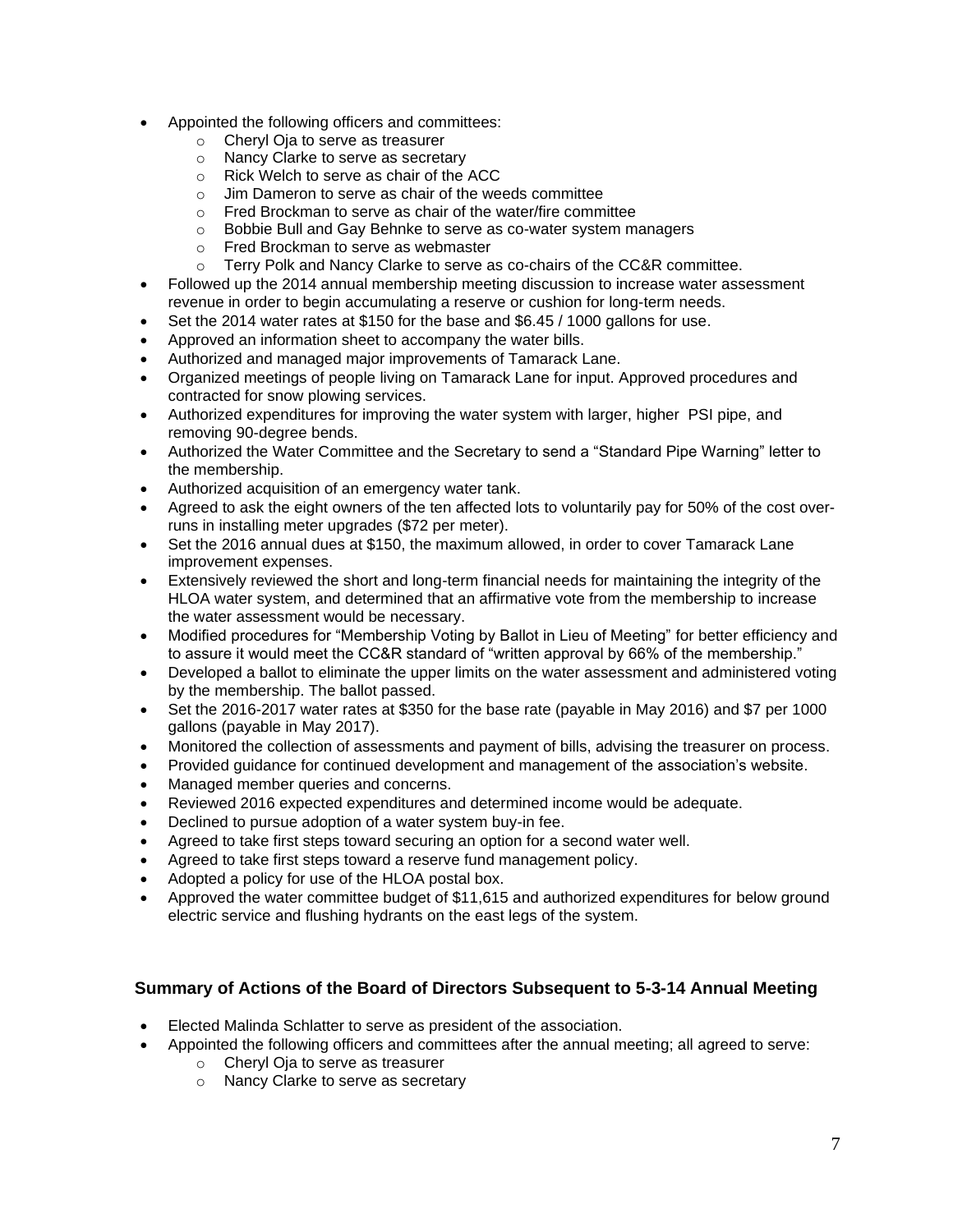- o Ron Polk to serve as chair of the ACC (members Kelly Countant, Sara Smith, Pete Morse, Mickey McClendon)
- o Jim Dameron to serve as chair of the weeds committee
- $\circ$  Dick Bull to serve as chair of the water/fire committee with more delegation of paperwork to new committee member Gary Polk
- o Bobbie Bull and Gay Behnke to serve as co-water system managers
- o Fred Brockman to serve as webmaster
- $\circ$  Terry Polk and Nancy Clarke to serve as co-chairs of the CC&R committee.
- Set the 2014 water rates at \$100 for the base and \$3.25 / 1000 gallons for use.
- Organized snow plowing using a combination of county, member-contracts and membervolunteers.
- Managed improvements to Tamarack Lane.
- Reviewed and supported Water Committee's response to the August water line breakage.
- Followed up 2014 annual membership meeting issues including encouraging owner weed treatment, creating a history of the High Lostine and conducting fire training.
- Monitored the collection of assessments and payment of bills, advising the treasurer on process.
- Set the 2015 annual dues at \$100, the lowest it has been in a number of years.
- Provided guidance for continued development and management of the association's website, including improvements to the ACC section and additional information about fire.
- Established policies for owners who rent their property. Owners retain responsibility for assessments, communication, CC&R compliance, and voting. Renter contact information is provided to the secretary and the water manager for emergency notifications. Renters are encouraged to be active in the community.
- Authorized spraying on HLOA community property for noxious weeds for 2015. Agreed to provide contact information of owners who are not managing noxious weeds, despite years of urging, to the county weed program.
- Approved the Water Committee recommended budget, and provided guidance on how to assign expenses to capital versus maintenance categories.
- Approved the Water Committee recommendation to discontinue upgrading from old meters to new remote read meters when there is not a problem with the meter. Owners may voluntarily switch to the remote-read meter at their own expense. No change is made regarding new installations; these require the new remote read meters and are installed at the owner's expense.
- Set the 2015 water rates at **\$150 for the base rate and \$6.45 per 1000 gallons for use\***.
- Managed member queries and concerns.

## **Summary of Actions of the Board of Directors Subsequent to 5-4-13 Annual Meeting**

- Elected Malinda Schlatter to serve as president of the association.
- Appointed the following officers and committees after the annual meeting; all agreed to serve:
	- ➢ Cheryl Oja to serve as treasurer.
	- Nancy Clarke to serve as secretary
	- Ron Polk to serve as chair of the ACC
	- Jim Dameron to serve as chair of the weeds committee
	- Dick Bull to serve as chair of the water/fire committee
	- Bobbie Bull and Gay Behnke to serve as co-water system managers
	- Fred Brockman to serve as webmaster.
	- Road Committee –will recruit for this
- Authorized spraying for weeds in 2013 and 2014.
- Followed up 2013 annual membership meeting issues including encouraging owner weed treatment, creating a history of the High Lostine and conducting fire training.
- Approved policy for reducing water bills in specific circumstances.
- Approved one owner request for reduction of a water bill.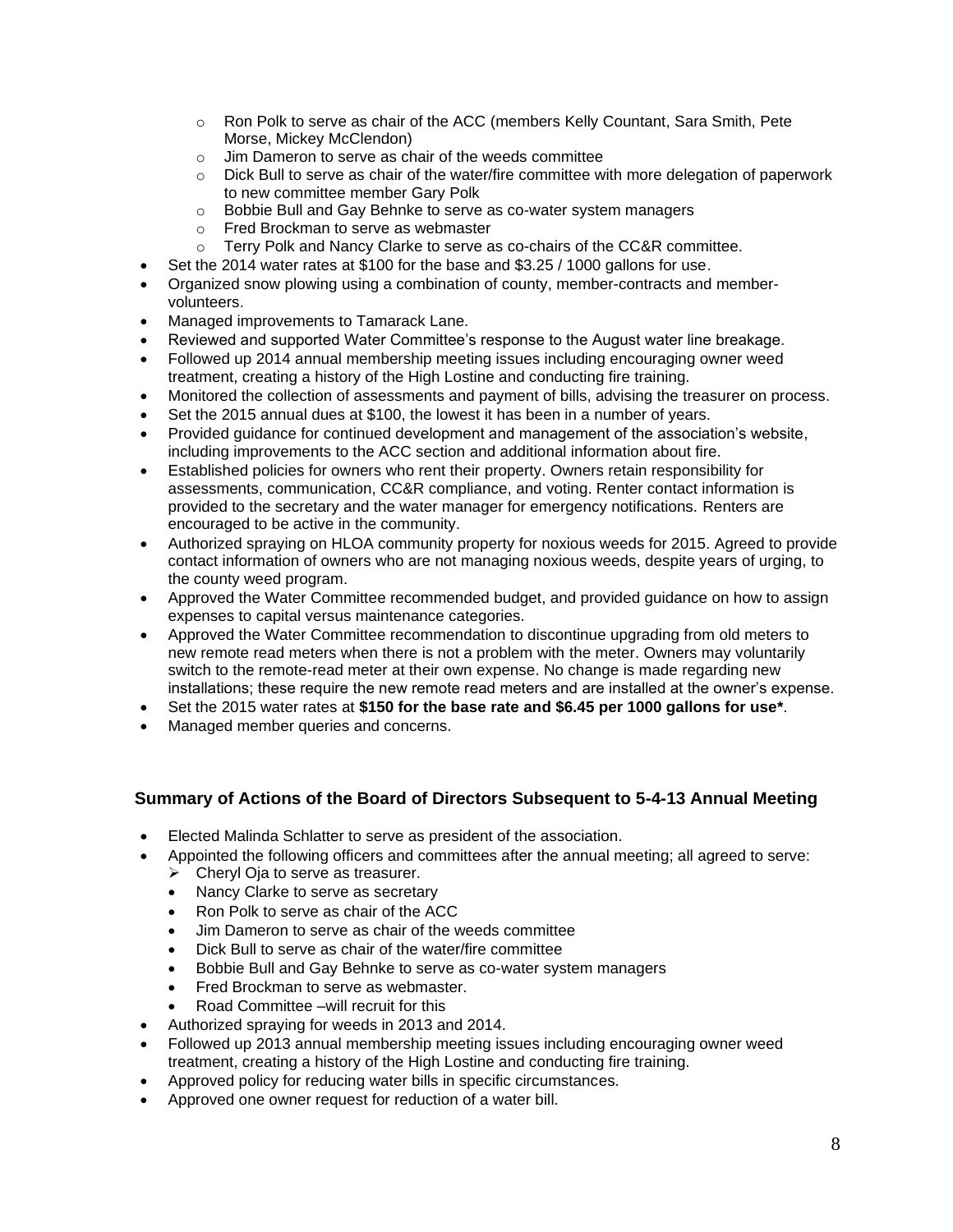- Approved switching to low-lead/remote-read water meters for all new hookups and prioritization criteria for upgrades of existing meters at HLOA expense as funds allow.
- Approved policy for shutting off water in the event of non-payment of the water bill.
- Directed communication to owners strongly urging weed treatment.
- Organized county and owner-based snow plowing. Agreed to reimburse volunteers for fuel.
- Established 2014 annual dues at \$150.
- Monitored the collection of assessments and payment of bills, advising the treasurer on process.
- Assisted with one owner complaint resolution.
- Provided guidance for continued development and management of the association's website, including a new High Lostine History section.
- Reinstated \$50 water system hook-up fee that had been temporarily suspended.
- Approved bid from Jones Excavation for a significant improvement of Tamarack Road, including installation of culverts to reduce repeated maintenance. This will affect six owners driveways.
- Agreed to meet with the water committee on May 2, and will established 2014 water assessments after the May 3 membership meeting.

#### **Summary of Actions of the Board of Directors Subsequent to 5-5-12 Annual Meeting**\*

- Elected Malinda Schlatter to serve as president of the association.
- Appointed the following officers and committees after the annual meeting; all agreed to serve:
	- ➢ Cheryl Oja to serve as treasurer.
	- Nancy Clarke to serve as secretary
	- Margaret Bates to serve as chair of the ACC
	- Jim Dameron to serve as chair of the weeds committee
	- Dick Bull to serve as chair of the water/fire committee
	- Bobbie Bull and Gay Behnke to serve as co-water system managers
	- Fred Brockman to serve as webmaster.
- Followed up all 2012 annual membership meeting issues. Notified real estate agents of website. Exploring alternatives for posting contact information on the web. Posted annual meeting minutes to the website. Directed noxious weed education and eradication efforts for members.
- Approved the water committee's final recommendation to change from a flat-fee to a use-based assessment for financing the water system. Directed the secretary to conduct a vote of the owners.
- Accepted the voting results and directed the treasurer and water committee to implement the new water system financial assessment method.
- Authorized spraying for weeds.
- Organized county and owner-based snow plowing.
- Established 2013 annual dues at \$150.
- Monitored the collection of assessments and payment of bills, advising the treasurer on process.
- Monitored and directed follow-up to the association law suit for collection of legal fees.
- Assisted with two owner complaint resolutions.
- Provided guidance for continued development and management of the association's website.
- Provided guidance for continued development and management of the water and fire operations manual.
- Provided guidance for continued revision of CC&Rs.
- Initiated action in an owner CC&R non-compliance situation.

#### **Summary of Actions of the Board of Directors Subsequent to 5-7-11 Annual Meeting**\*